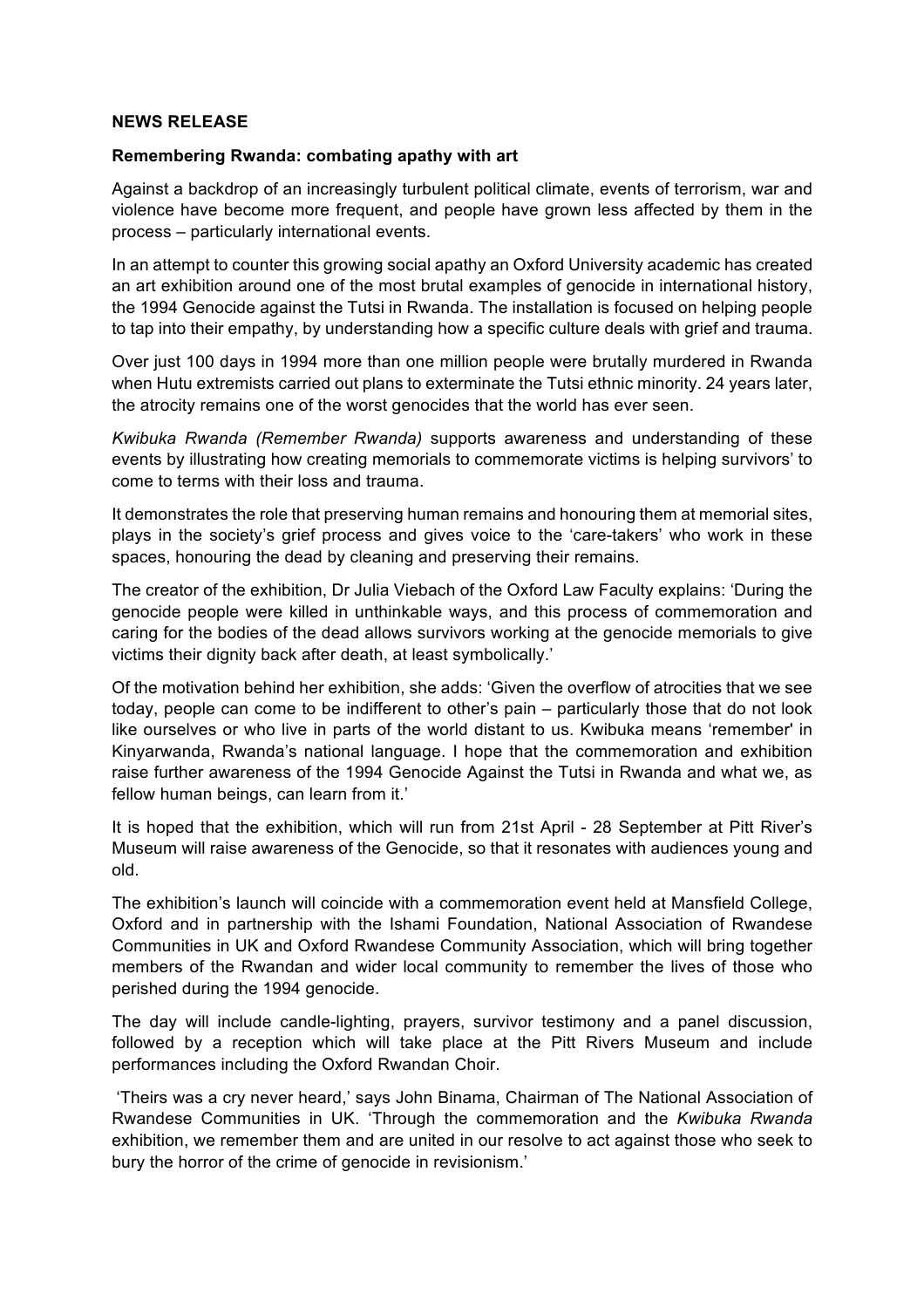While for some of the organisers, their understanding of the 1994 Genocide Against the Tutsi is secondary, for others it is much more personal; 'My brother, Irankunda Jean-Paul, was killed aged 7 and was denied the chance to grow up and live his dreams and show the world what he could do,' shares Eric Murangwa Eugene MBE, Founder and Executive Managing Officer of Ishami Foundation and Survivor of the Genocide against the Tutsi.

'We were not able to bury him, as his remains were lost and scattered. Memorials in Rwanda bear witness both to the victims buried there and to the others, like Jean-Paul, whose body was never found. They serve as evidence of the 1994 Genocide against the Tutsi in Rwanda. This is why I believe that memorials are essential and offer one of the crucial mechanisms the world needs to keep the memories alive.

We are pleased to support such an important project. It is in line with our philosophy of using stories and other means such as memorials as tools for raising awareness, education and keeping memories alive.'

Of the artistic significance of the project, Laura Van Broekhoven, Director of Pitt Rivers Museum, said: 'I feel this is a moving exhibition about cultured practices of coping with genocide and incomprehensible loss and death through remembrance and ritual cleansing.'

Professor Laura Peers, Curator of the Americas and Professor of Museum Anthropology, added: 'Museums are spaces for learning about living cultures, about how humans deal with their realities through cultural activity. All human societies have ways of mourning their dead and of dealing with the remains of their ancestors. Kwibuka Rwanda helps us to consider the legacies of genocide and how Rwandans have extended older forms of mourning to commemorate and honour the dead, activities that help survivors to cope and to heal.'

Dr Viebach added: 'Even if something feels far removed from today's world or apparent status quo, history has shown us that it can always be repeated – and I say that as a German. Countering the increasing social apathy by stimulating peoples' – particularly youth, empathy for others, is key to preventing these atrocities from happening again. Even if one person comes away from the exhibition and googles the 1994 Genocide against the Tutsi in Rwanda for further information that will be a step in the right direction.'

The exhibition will run from 21st April – 28 Sept and will include guided tours for secondary school groups.

#### **Notes to editors:**

#### **Images:**

https://www.dropbox.com/sh/gqtf6v0o0n2es3h/AADUGgrdr8x\_DF7cxbgAFmyVa?dl=0

Image 1: Depicting the blue door is the lead image of the exhibit. This is Nyange Genocide Memorial, Western Province.

Image 2: Showing the white rose is the same memorial.

Image 3: Gisenyi Genocide Memorial (inside), Western Province.

#### **Event details:**

https://www.eventbrite.co.uk/e/kwibuka-rwanda-launch-and-commemoration-event-tickets-44371996837